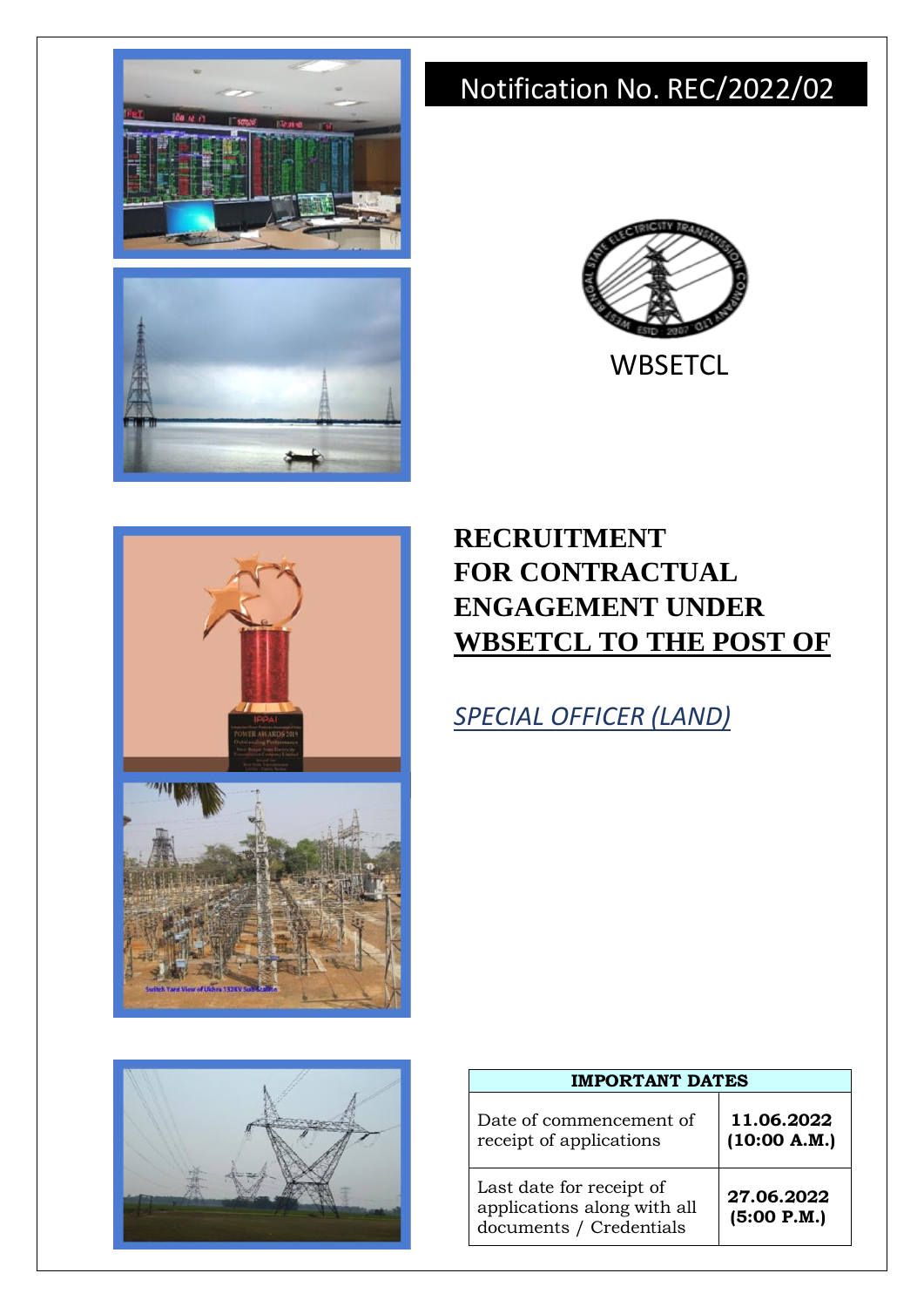

**West Bengal State Electricity Transmission Co. Ltd. (A Govt. of West Bengal Enterprise) CORPORATE HR&A DEPARTMENT Registered Office: Vidyut Bhavan, Block–DJ, Sector–II, Bidhannagar, Kolkata–700091**

**WBSETCL** 

## **EMPLOYMENT NOTIFICATION NO: REC/2022/02**

## **RECRUITMENT OF VARIOUS POSTS IN WBSETCL ON CONTRACT BASIS**

### **COMPANY'S PROFILE**

**West Bengal State Electricity Transmission Company Limited (WBSETCL)** is the State Transmission Utility (STU) of West Bengal and presently owns and operates total 146 nos. of Sub-Stations ranging from 66 kV to 400 kV with total installed capacity of 35997.23 MVA. It is the constant endeavour of WBSETCL to ensure grid stability across the State of West Bengal as well as in the Eastern Region of the Nation and have always maintained the system availability of more than 99.91%. In order to provide quality power and stable voltage to each and every corner of West Bengal, WBSETCL has laid transmission line network of 15592.06ckm and constantly expanding the same. The Company has also restricted transmission losses to 2.30% during the year 2020-21 which is below the normative limits, as prescribed by the Regulator.

WBSETCL, one of the leading Transmission Utility in the country, strives to become the most reliable and economical power transmission system in the country with the highest system availability, maintaining quality power with minimum technical losses.

Since its incorporation, WBSETCL has been making profit consistently. Its Annual Turnover of Rs. 1829 Crore in the Financial Year 2020-21. It is the recipient of several prestigious awards including the winner of Powerline Award 2012 in the category of Best Performing Transmission Company, the winner of IPPAI for the best Performing State Load Dispatch Centre Award (Eastern Region), the Best Power Transmission Company Runner up Award, 2018 and the winner of IPPAI Award 2019 and 2020 in the category of 'Best State Transmission Utility'.

In today's world technology is very dynamic and constantly changing at a lightning speed which is having an immense impact on Power Transmission Utilities. Therefore, in order to maintain its existing position amongst the STU across the nation and to thrive for future growth, the Company takes every necessary measure to abreast itself with latest available technology to fulfil its envisioned goal. Operational excellence is achieved through adoption of "state-of-the-art" operation and maintenance techniques, including proactive and preventive breakdown maintenance which includes modern technique of condition monitoring which are at par with international standards. The Company offers professional work environment with modern technology & system. The Company is in the process of modernizing and updating its activities with IT enabled services.

WBSETCL is setting a new benchmark for itself by keeping the standards high towards achievement of the goals and working had so as to stand and keep up the expectations towards fulfilment of the commitments of not only 'Transmitting Power' but also 'Transmitting Happiness'.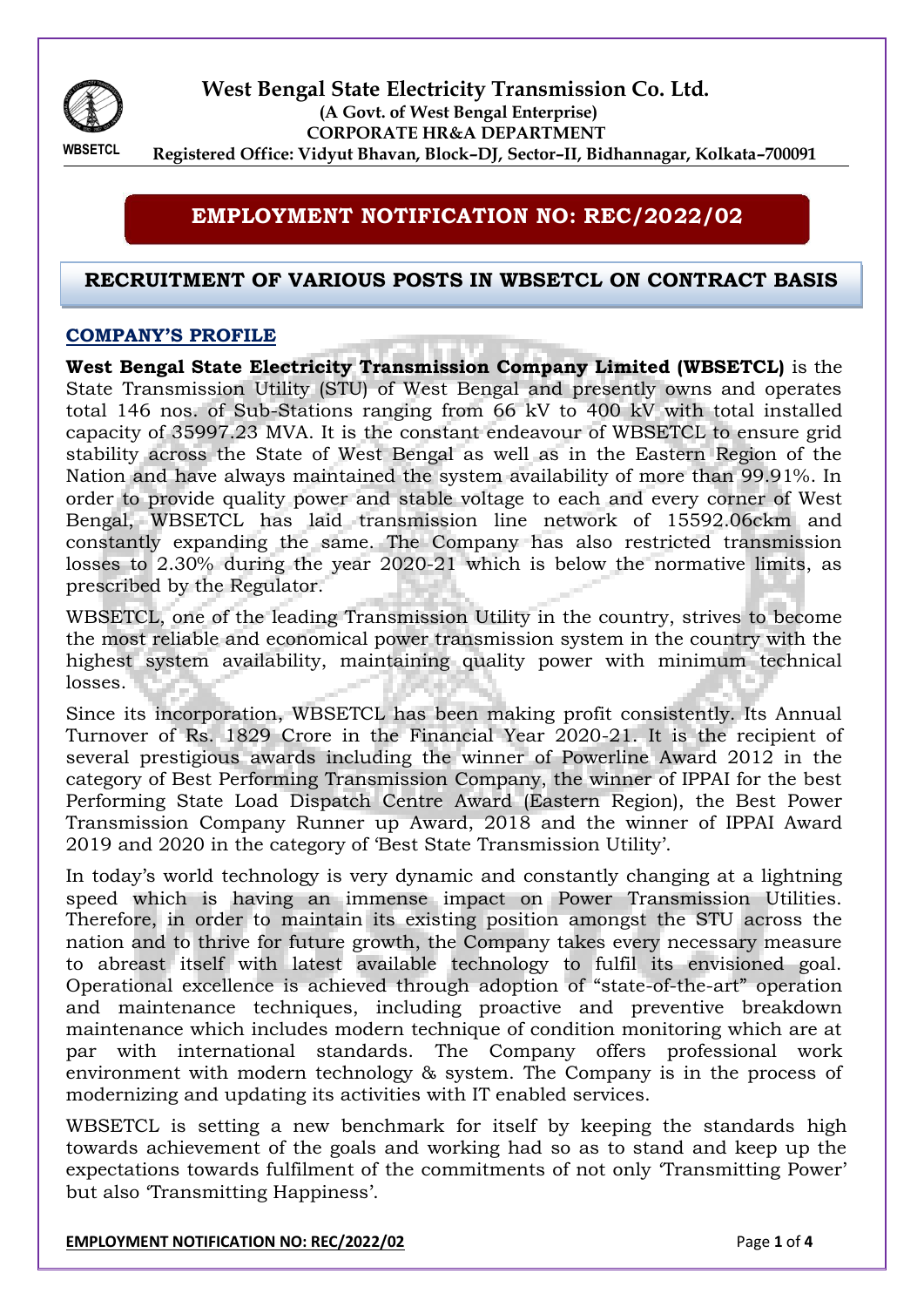## **DETAILS OF THE POST**

WBSETCL invites applications from the Retired Officials to fill up the following vacant post on Contract basis immediately:

| Sl.<br>No. | Name of the post          | <b>Consolidated</b><br>Remuneration<br>per month | No. of<br><b>Vacancies</b> | Location                           |
|------------|---------------------------|--------------------------------------------------|----------------------------|------------------------------------|
| 01         | Special Officer<br>(Land) | $Rs. 48,000/-$                                   | 01                         | Corporate Office $-1$<br>(Kolkata) |

## **AGE & REQUIRED QUALIFICATION:**

| SI. | <b>Name of</b>               | <b>Required qualification</b>                                                                                                                                                                                                                    | Age as on                 |
|-----|------------------------------|--------------------------------------------------------------------------------------------------------------------------------------------------------------------------------------------------------------------------------------------------|---------------------------|
| No. | the post                     |                                                                                                                                                                                                                                                  | 01.01.2022                |
| 01  | Special<br>Officer<br>(Land) | Graduate in any discipline from any recognized<br>University. Must be retired Govt. Officer having served<br>as SDLLRO/Dy. DLLRO / Spl. LAO/Addl. LAO/ SRO-I<br>SRO-II for at least a period of 2 years before<br>retirement in Land Department. | Between 60 to<br>63 years |

## **JOB PROFILE:**

## **A. Special Officer (Land):**

- **a)** To look after the land related matter of WBSETCL.
- **b)** Procurement of land through direct purchase following Government Notifications, obtaining vested land from Government on Long Term Settlement Basis, obtaining land from other department or by way of gift.
- **c)** Mutation & conversion of lands, payment of land revenue and CESS, property tax.
- **d)** Dealing with court cases i.r.o. land, Survey and Demarcation of land.
- **e)** Keeping in close liaison with Government Offices.
- **f)** Any other jobs as may be assigned by the General Manager (HR &A) or higher authorities of the Company from time to time.

#### **PERIOD OF ENGAGEMENT:**

- 1. The engagement is on purely contractual basis initially for a period of 1 (One) year.
- 2. Depending upon performance, physical fitness and mental alertness, the period of engagement may be extended from time to time till attaining the age of 65 years, subject to decision of the Competent Authority.
- 3. The contract period may be terminated on serving 1 (One) month's notice from either side or on payment of 1 (One) month's pay in lieu thereof.

## **OTHER BENEFITS:**

- 1. Besides the above stated remuneration, the selected candidate will be entitled to **Travelling and Daily Allowance** as per the rules of the Company whenever they go on any official tour.
- 2. The selected candidate will be entitled to 7 days Casual Leave and 10 days Half Pay Leave (Commutable) for every 6 months duration. Casual Leave and Half Pay Leave will be admissible on pro rata basis for any period less than 6 months. No other kinds of leave will be admissible.
- 3. He / She will be eligible to get Compensatory Casual Leave as applicable for regular employees.

#### **EMPLOYMENT NOTIFICATION NO: REC/2022/02 Page 2** of 4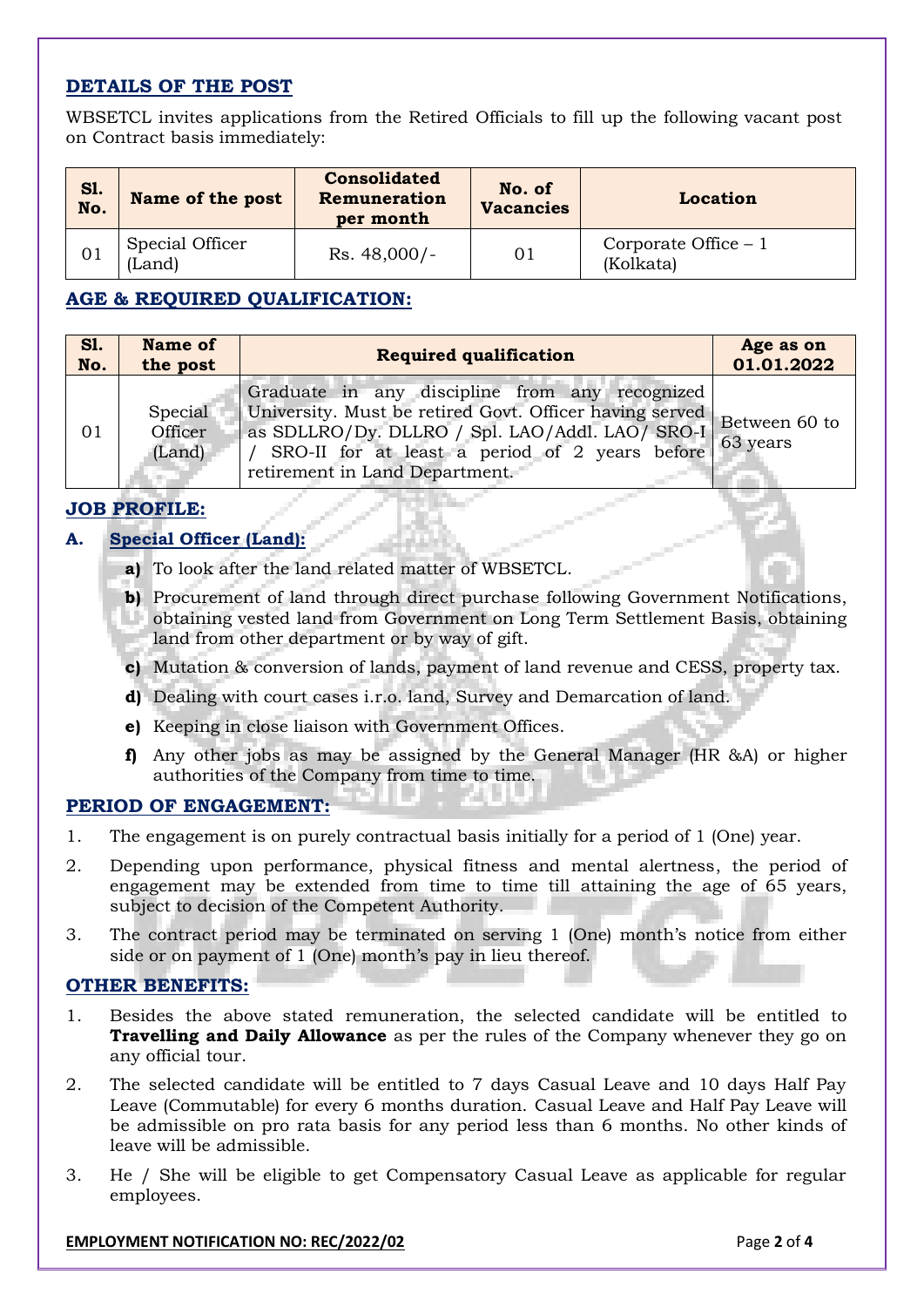- 4. He / She will be entitled to Medical Benefits for self-indoor treatment only as applicable for regular employees and not for any dependants subject to a limit of Rs. 50,000/- in a year where engagement is for 1 year. Persons covered under WBHS 2008, CGHS or similar other scheme is not entitled for the benefit. Sate Govt. Pensioners, even if not covered under WBHS 2008, will not be entitled to any medical reimbursement facility.
- 5. Company's CUG mobile connection will be allotted.

## **MODE OF SELECTION:**

Selection will be made on the basis of performance in the Personal Interview only*.* The Interview will be held at Vidyut Bhavan, Saltlake, Kolkata on a suitable date with prior information to all the eligible candidates.

## **APPLICATION PROCEDURE**

Application format can be downloaded from the Company's website **www.wbsetcl.in on and from 11.06.2022 (10:00 A.M.).** Interested eligible candidates may submit the filled in Application Form along with the self-attested copies of certificates/ documents as proof of identity (Voter's Card/PAN Card/AADHAAR Card), proof of age (birth certificate/Admit Card/Certificate of Secondary Examination), proof of educational qualification, proof of experience, Release Order from the last employer on superannuation, Pension payment Order (PPO) and two passport size photographs to **the General Manager (HR & A), WBSETCL, Vidyut Bhavan, 8th Floor, D-Block, Salt Lake, Kolkata - 700091** on or before **27.06.2022 (5:00 P.M.).** The envelope should be superscripted as "**APPLICATION FOR THE POST OF SPECIAL OFFICER (LAND)".**

No other mode of submission of Application is allowed.

## **GENERAL INSTRUCTIONS:**

- **1.** All information regarding this recruitment process would be made available under '**Career'** section of the website of WBSETCL (i.e. [www.wbsetcl.in\)](http://www.wbsetcl.in/). Applicants are advised to check the website periodically for important updates.
- **2.** Prescribed criteria are minimum and mere possession of the same does not entitle the candidate to be called for interview.
- **3.** Candidates must have the ability to read, speak / write in **Bengali** language.
- **4.** WBSETCL, at its discretion may raise/relax the age and/or other criteria notified above.
- **5.** The short-listed candidates will be required to appear in the Personal Interview at their own cost. No TA/DA will be admissible.
- **6.** The details of interview schedule will be duly communicated to the short-listed candidates.
- **7.** Recruitment will be done strictly as per merit in pursuance of the recruitment policy, other rules and guidelines of the WBSETCL.
- **8.** Canvassing in any form will summarily disqualify a candidate.
- **9.** While applying for the above posts, the applicant must ensure that he / she fulfil the eligibility criteria as per the notification and other norms mentioned above as on **01.01.2022**.
- **10.** Incomplete application will be summarily rejected. Application formats, not accompanying any of the valid credentials i.e. Proof of Identity, Age Proof, Educational Qualification, Professional Qualification, Work Experience, Disability Certificate (if applicable), Photograph and Signature, will be rejected.
- **11.** The original copies of the documents / Certificates will be verified at the time of interview.
- **12.** In case it is detected at any stage of recruitment/selection process that a candidate

#### **EMPLOYMENT NOTIFICATION NO: REC/2022/02 Page 1 of 4 Page 3 of 4**